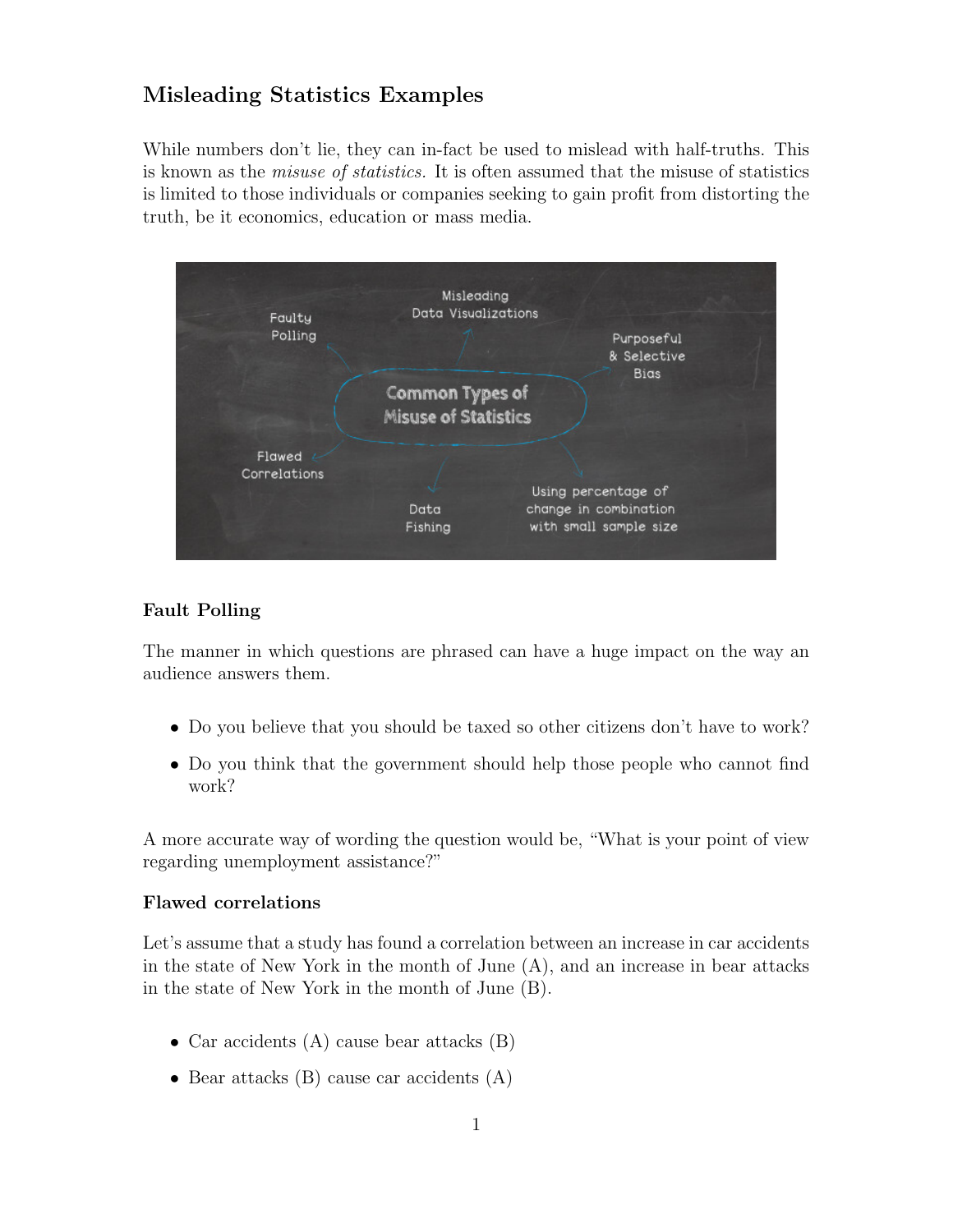- Car accidents (A) and bear attacks (B) partly cause each other
- Car accidents  $(A)$  and bear attacks  $(B)$  are caused by a third factor  $(C)$
- Bear attacks (B) are caused by a third factor (C) which correlates to car accidents (A)
- The correlation is only chance

Any sensible person would easily identify the fact that car accidents do not cause bear attacks. Each is likely a result of a third factor, that being: an increased population.

#### Examples of misleading statistics in the media and politics

Misleading statistics in the media are quite common.



Based on the structure of the chart, it does in-fact appear to show that the number of abortions since 2006 experienced substantial growth, while the number of cancer screenings substantially decreased. The chart points appear to indicate that 327,000 abortions are greater in inherent value than 935,573 cancer screenings. While, in fact, the unbiased chart should look like:

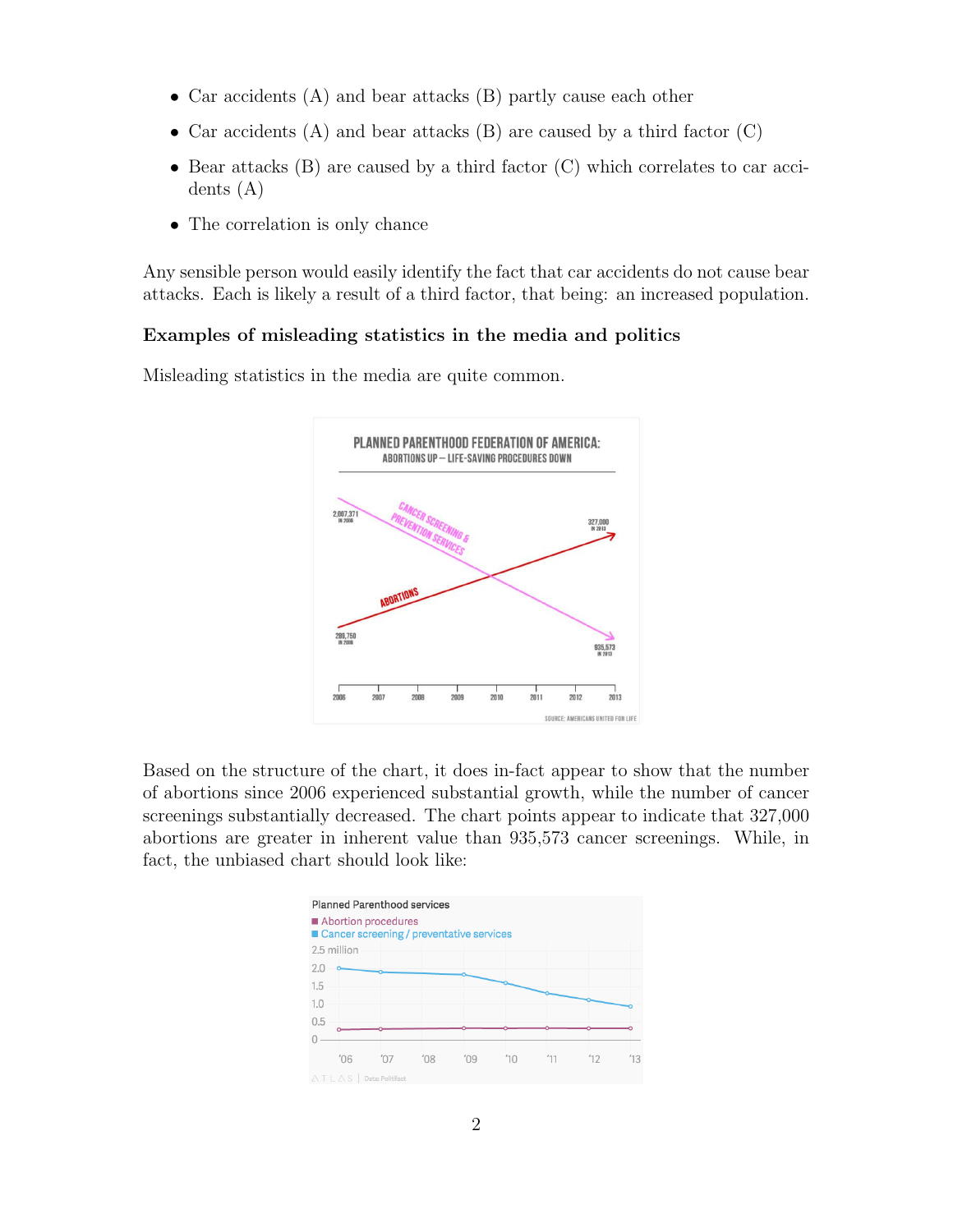This is a great misleading statistics example, and some could argue bias considering that the chart originated not from the Congressman, but from Americans United for Life, an anti-abortion group.

#### Misleading statistics in advertising



In 2007, Colgate was ordered by the Advertising Standards Authority (ASA) of the U.K. to abandon their claim: "More than 80% of Dentists recommend Colgate."

The claim, which was based on surveys of dentists and hygienists carried out by the manufacturer, was found to be mis-representative as it allowed the participants to select one or more toothpaste brands. The ASA stated that the claim " would be understood by readers to mean that 80 percent of dentists recommend Colgate over and above other brands, and the remaining 20 percent would recommend different brands." t we understood that another competitor's brand was recommended almost as much as the Colgate brand by the dentists surveyed, we concluded that the claim misleadingly implied 80 percent of dentists recommend Colgate toothpaste in preference to all other brands." The ASA also claimed that the scripts used for the survey informed the participants that the research was being performed by an independent research company, which was inherently false.

#### Another advertisement that turns out to be a straight lie



In 2009 and 2010, Reebok made the following claims about its EasyTone and Run-Tone shoes: Lab tests "proved" that the shoes work "your hamstrings and calves up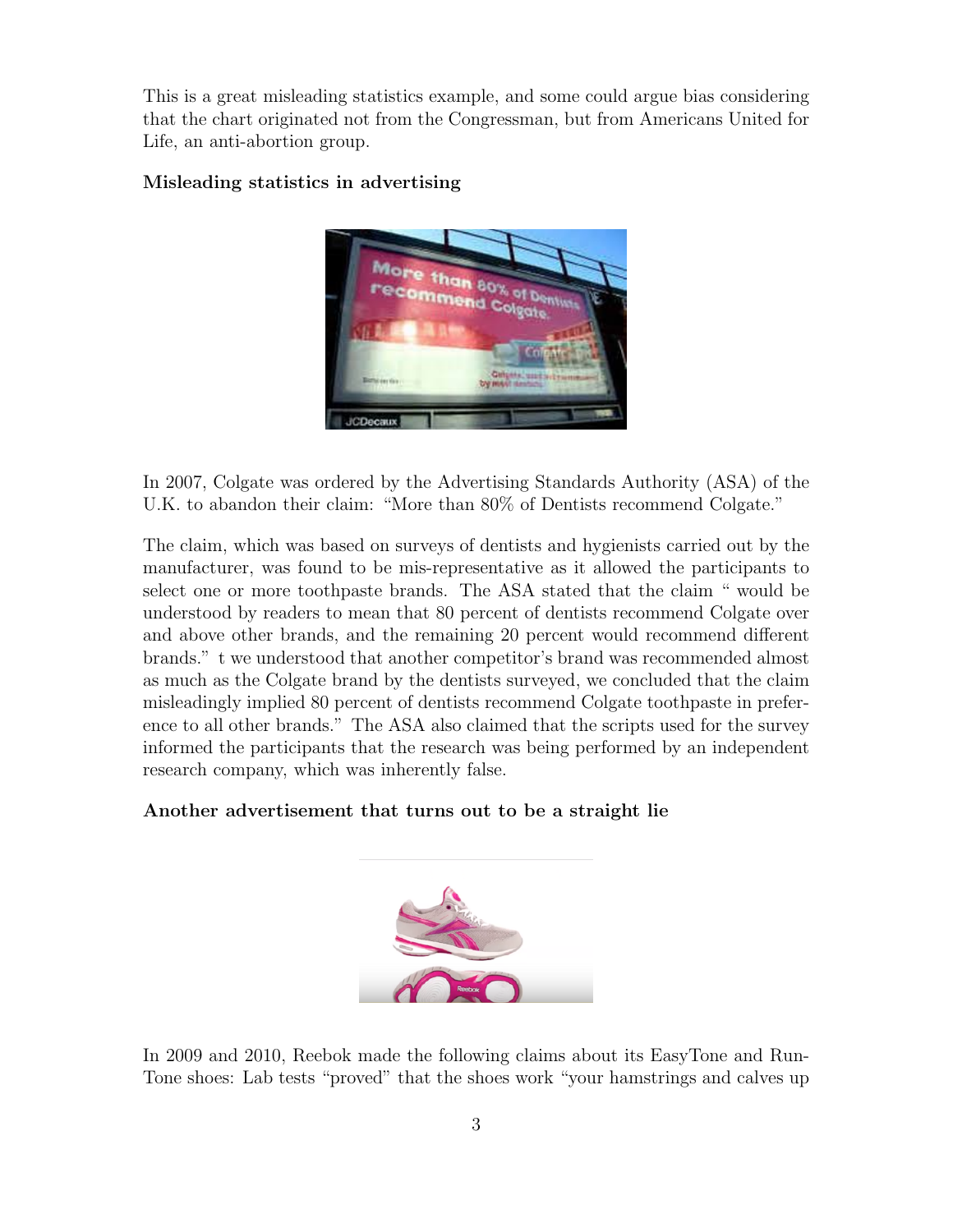to 11% harder and tone your butt up to 28% more than regular sneakers just by walking!". The figures turned out to be complete garbage. The FTC stated that Reebok needed to pay a settlement of \$25 million for deceptive advertising.

#### Misleading statistics in science

The below graph is the one most often referenced to disprove the global warming. It demonstrates the change in air temperature (Celsius) from 1998 to 2012.



Here you would be convince that the global temperature is quite stable. However, the below chart expresses the 30-year change in global mean temperatures.



And now have a look at the trend from 1900 to 2012: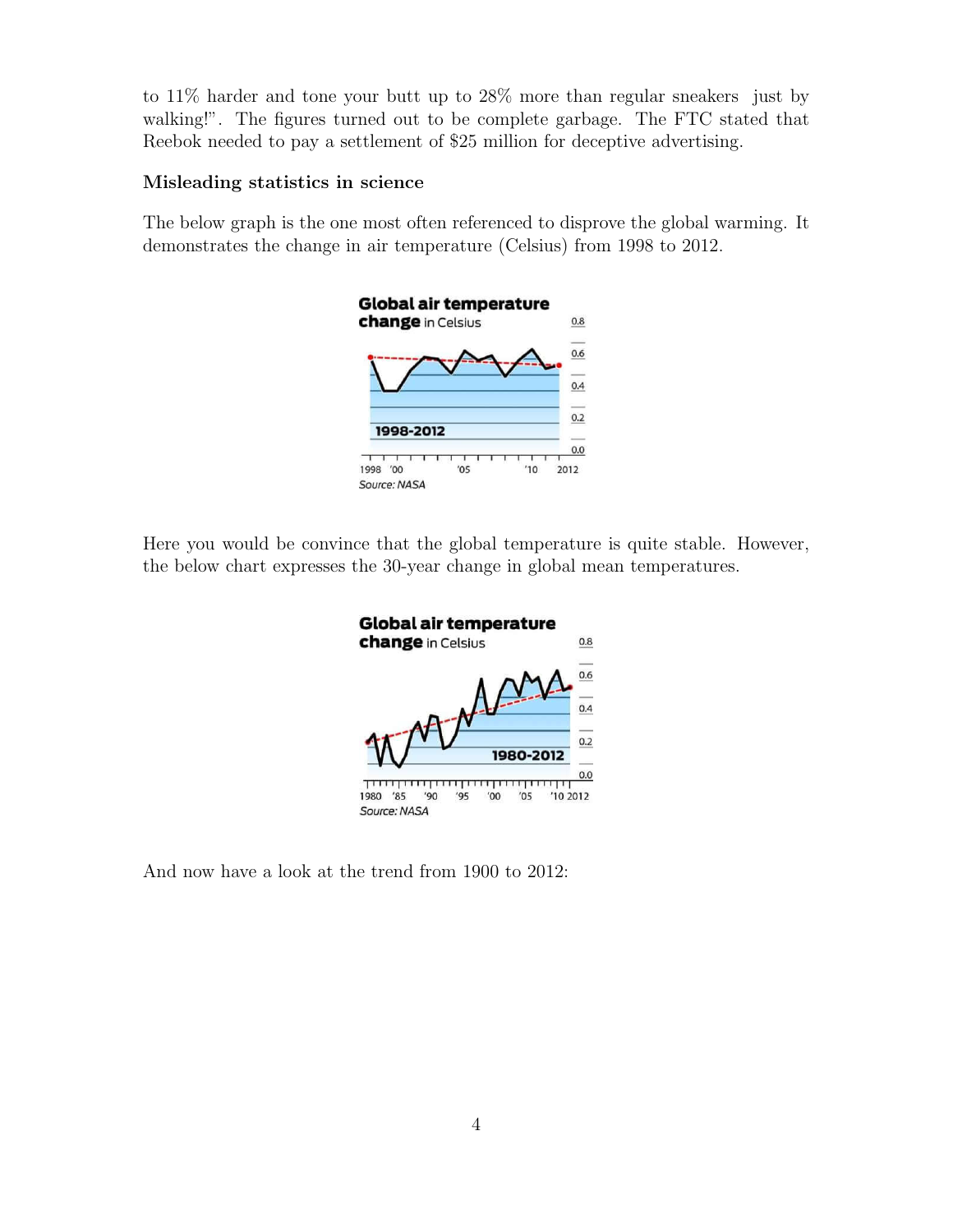

## Misleading with probability

In Italy we have now a statistics that says:

"60% (or 6 out of 10) of the rapes in Italy are committed by Italians."

This is featured in order to convince people that immigrants are not dangerous at all. But consider that now 40% of rapes are committed by immigrants/foreigners. But immigrants in Italy are 8.2% of the population (5,047,028) and Italians are 91.8% of the population (about 56,500,000 people)

Now there are about 4500 rapes per year in Italy, which means (assuming all are committed by a different offender) that 7.3 people in 100,000 are rapists overall. But it's 4.8 in 100,000 for Italians and 35.7 in 100,000 for foreigners!

Basically although the statistic they give us seems to give the information that "Italians are responsible for more rapes", which is numerically true, it fails to mention that foreigners are are over 7 times more likely to commit a rape!

#### Some last words

Now that you know them, it will be easier to spot them out and question all the stats that are given to you every day (especially on the facebook!!!). Likewise, in order to ensure you keep a certain distance to the studies and surveys you read, remember the questions to ask yourself who researched and why, who paid for it, what was the sample.

### Sources

• *wikipedia.com*